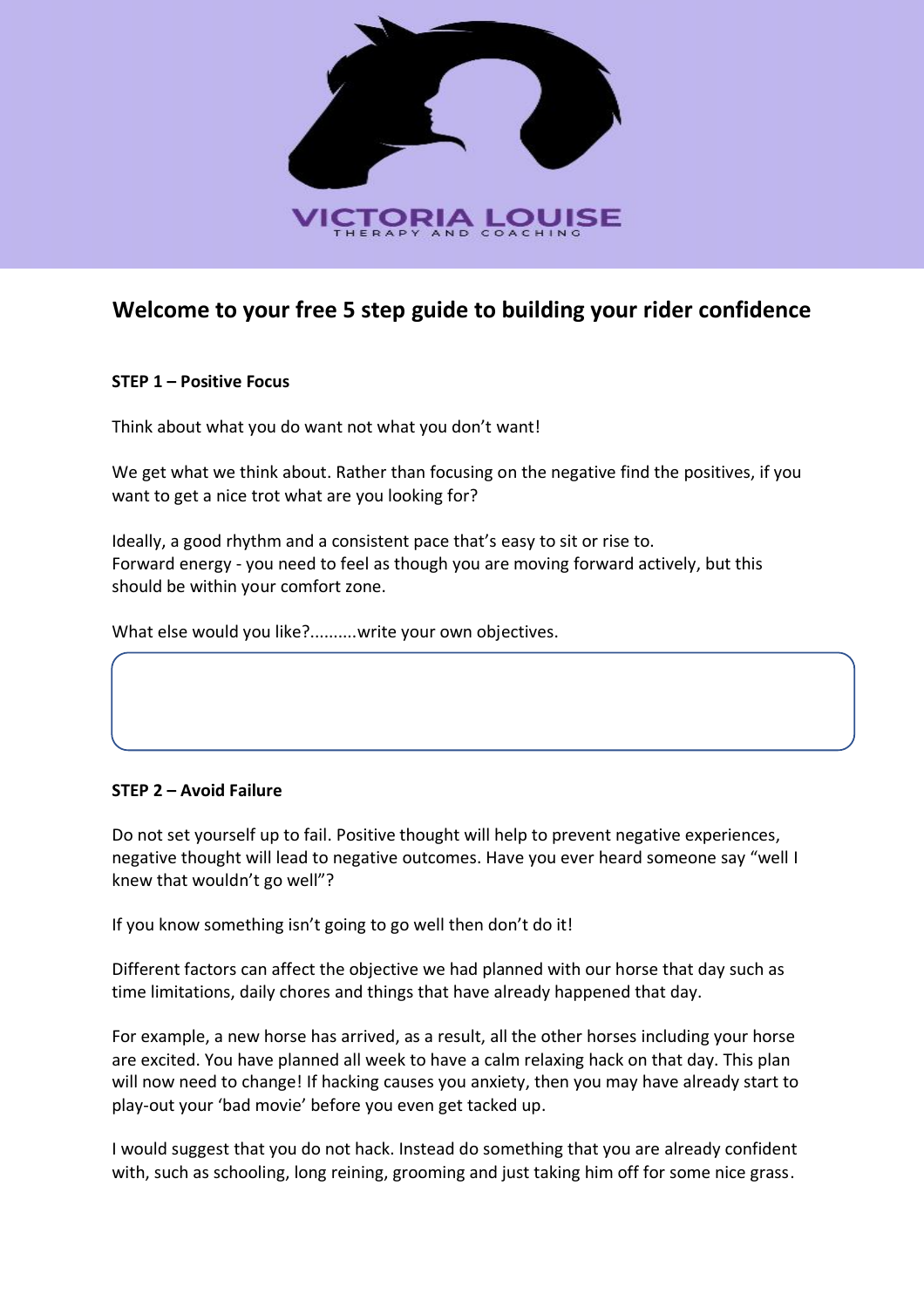Do not set yourself up to fail! Change the outcome and be in control. Add to the positive experience not the negative, by doing this we help to maintain your confidence and you can successfully hack another day.

# **STEP 3 – Know Your Tool Belt**

If we assemble a tool belt it will be ready to use when needed.

Get your tool belt as well equipped as you can. Practice using these tools regularly so when you need them in an emergency you can use them instinctively, for example practising right flexion (shoulder-in) could help you safely move yourself and your horse out of the way of traffic.

What is in your tool belt right now?

What would you like to add to your tool belt?

### **Step 4 – Stay Within Your Comfort Zone**

Run your own race! Ride your own ride!

Peer pressure can be debilitating, sometimes it can make us push on too quickly and make us do things we just do not feel ready for and are simply not ready for. This can make us feel anxious and inadequate.

I would say that this is a big factor in the equestrian world and we need to be aware that not everyone wants to do what the next person is doing. If your goal is to happily ride your horse in walk or groom and simply lead it around the block then do so. If you want to canter around the woods or jump then do so. This is your time, your horse, your money and your energy that have been invested in this.

You may have been riding for a number of years and others think that by now you should be happily cantering around the school. But why should you? If you do not want to or do not like to, then don't!

If you would like to do some of these things but you do not feel you are capable of them, then work on the tool belt. Invest in regular lessons or ride an experienced horse that gives you more confidence and helps you to get the 'feel' of shoulder-in, etc.

Confidence is a feeling built on developing competence, a belief of being certain.